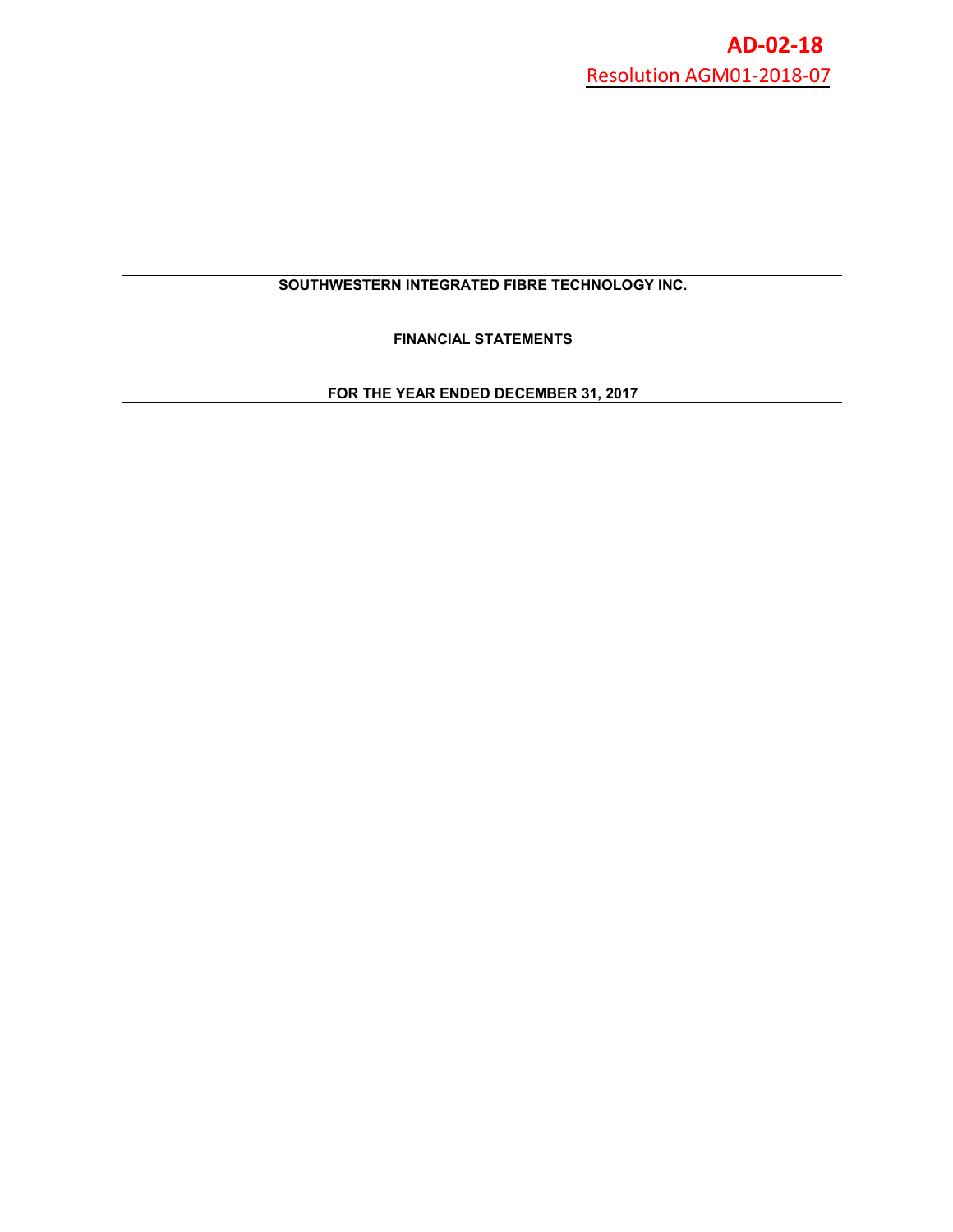# **SOUTHWESTERN INTEGRATED FIBRE TECHNOLOGY INC. INDEX TO FINANCIAL STATEMENTS FOR THE YEAR ENDED DECEMBER 31, 2017**

#### **CONTENTS**

| Management's Responsibility for the Financial Statements |                |
|----------------------------------------------------------|----------------|
| Independent Auditor's Report                             | 2              |
| FINANCIAL STATEMENTS                                     |                |
| <b>Statement of Financial Position</b>                   | 3              |
| <b>Statement of Operations</b>                           | $\overline{4}$ |
| Statement of Changes in Net Financial Assets             | 5              |
| Statement of Cash Flow                                   | 6              |
| Notes to the Financial Statements                        | $7 - 9$        |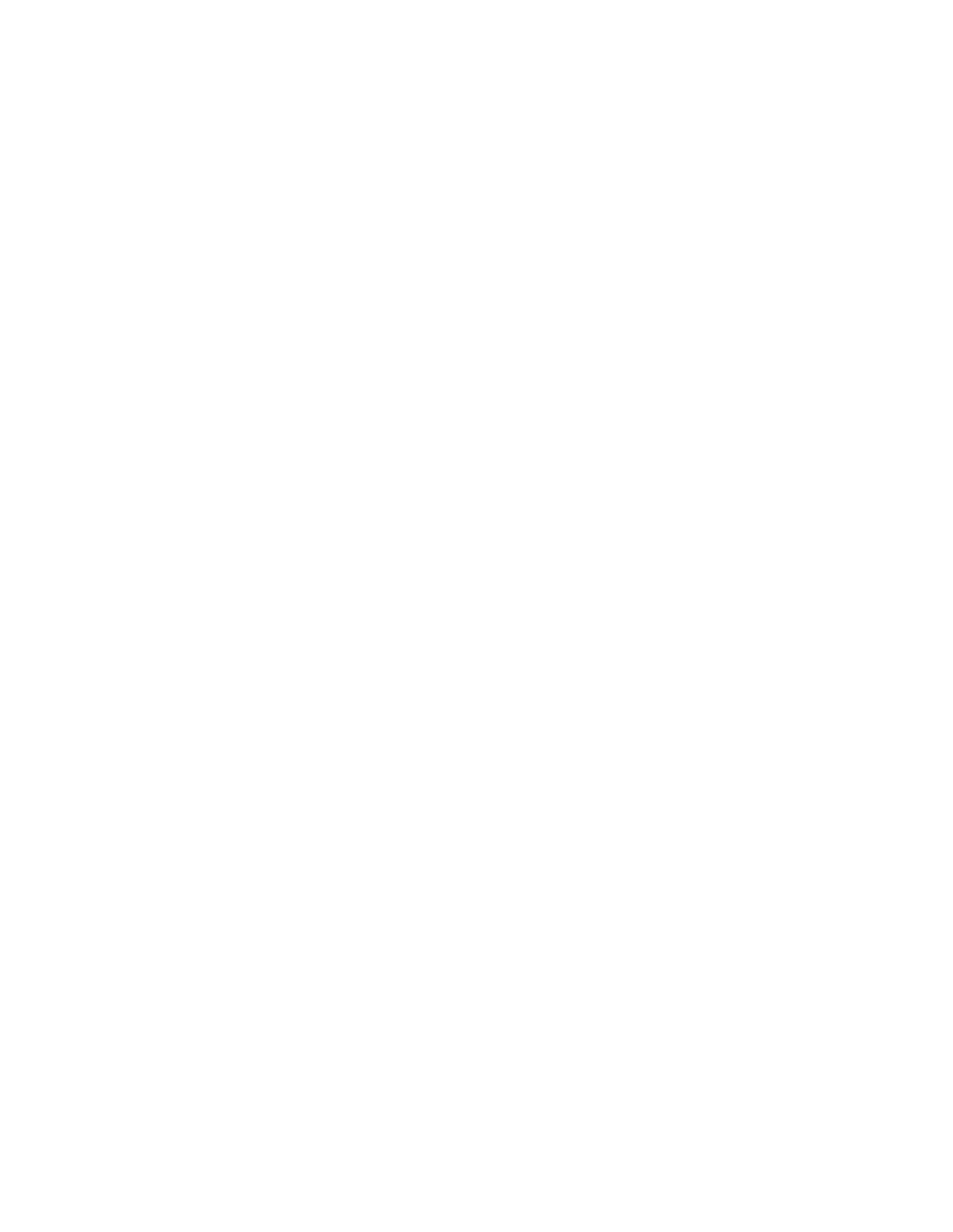## **SOUTHWESTERN INTEGRATED FIBRE TECHNOLOGY INC. MANAGEMENT'S RESPONSIBILITY FOR THE FINANCIAL STATEMENTS FOR THE YEAR ENDED DECEMBER 31, 2017**

The accompanying financial statements of the Southwestern Integrated Fibre Technology Inc. (the "Organization") are the responsibility of the Organization's management and have been prepared in accordance with Canadian public sector accounting standards established by the Public Sector Accounting Board of the Chartered Professional Accountants of Canada, as described in Note 1 to the financial statements.

The preparation of financial statements necessarily involves the use of estimates based on management's judgment, particularly when transactions affecting the current accounting period cannot be finalized with certainty until future periods.

The Organization's management maintains a system of internal controls designed to provide reasonable assurance that assets are safeguarded, transactions are properly authorized and recorded (in accordance with Canadian public sector accounting standards established by the Public Sector Accounting Board of the Chartered Professional Accountants of Canada), and reliable financial information is available on a timely basis for preparation of the financial statements. These systems are monitored and evaluated by management. The Board of Directors meet with management and the external auditor to review the financial statements and discuss any significant financial reporting or internal control matters prior to their approval of the financial statements.

The financial statements have been audited by Collins Barrow SGB LLP, independent external auditor appointed by the Organization. The accompanying Independent Auditor's Report outlines their responsibilities, the scope of their examination and their opinion on the Organization's financial statements.

Chief Executive Officer February 14, 2018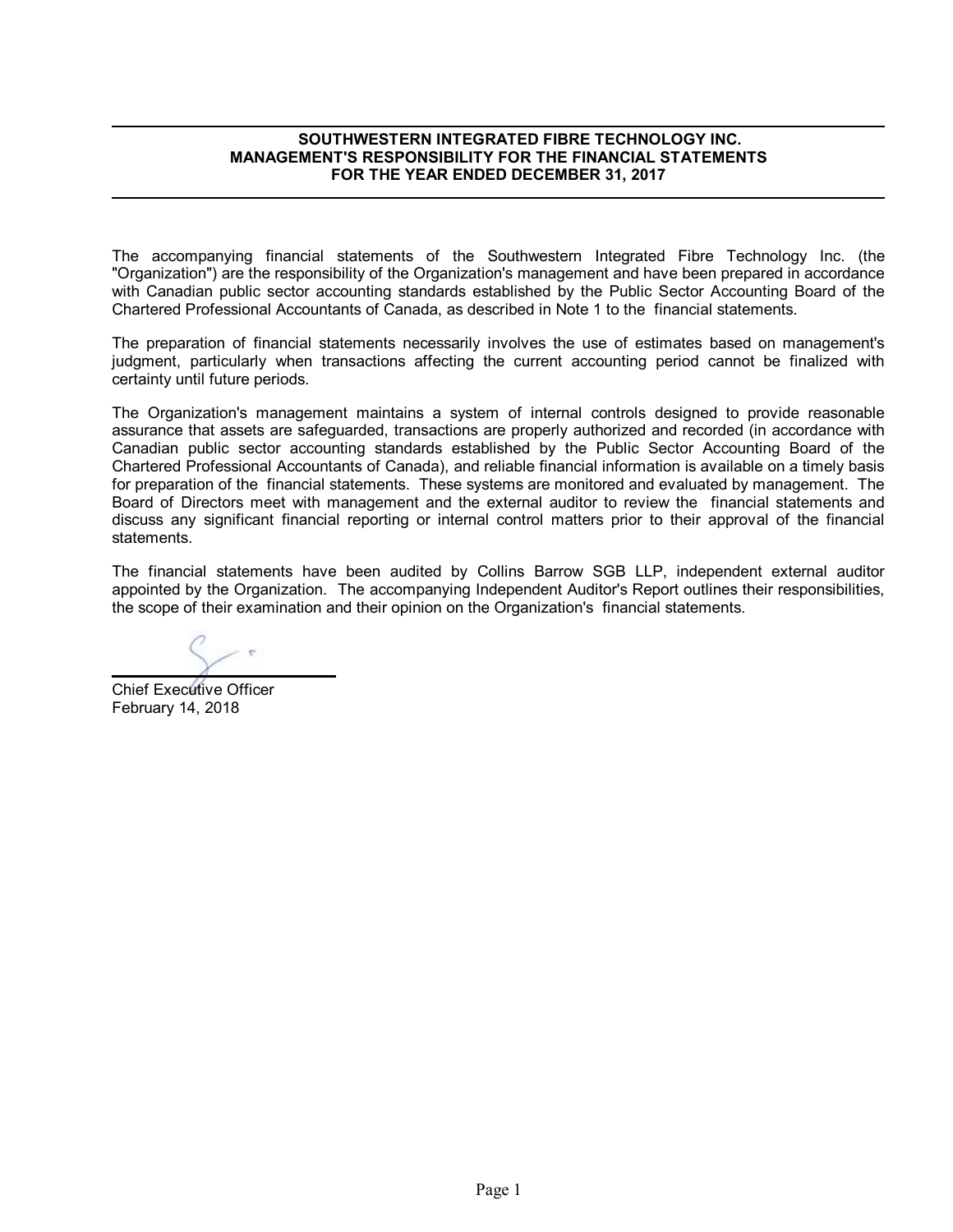# **COLLINS BARROW SGB LLP CHARTERED PROFESSIONAL ACCOUNTANTS**

# **INDEPENDENT AUDITOR'S REPORT**

To the Board of Directors and Members of Southwestern Integrated Fibre Technology Inc.:

# **Report on the Financial Statements**

We have audited the accompanying financial statements of Southwestern Integrated Fibre Technology Inc., which comprise the statement of financial position as at December 31, 2017, and the statements of operations, change in net financial assets and cash flow for the year then ended, and a summary of significant accounting policies and other explanatory information.

# **Management's Responsibility for the Financial Statements**

Management is responsible for the preparation and fair presentation of these financial statements in accordance with Canadian public sector accounting standards and for such internal control as management determines is necessary to enable the preparation of financial statements that are free from material misstatement, whether due to fraud or error.

# **Auditor's Responsibility**

Our responsibility is to express an opinion on these financial statements based on our audit. We conducted our audit in accordance with Canadian generally accepted auditing standards. Those standards require that we comply with ethical requirements and plan and perform the audit to obtain reasonable assurance about whether the financial statements are free from material misstatement.

An audit involves performing procedures to obtain audit evidence about the amounts and disclosures in the financial statements. The procedures selected depend on the auditor's judgment, including the assessment of the risks of material misstatement of the financial statements, whether due to fraud or error. In making those risk assessments, the auditor considers internal control relevant to the Organization's preparation and fair presentation of the financial statements in order to design audit procedures that are appropriate in the circumstances, but not for the purpose of expressing an opinion on the effectiveness of the Organization's internal control. An audit also includes evaluating the appropriateness of accounting policies used and the reasonableness of accounting estimates made by management, as well as evaluating the overall presentation of the financial statements.

We believe that the audit evidence we have obtained is sufficient and appropriate to provide a basis for our audit opinion.

### **Opinion**

In our opinion, the financial statements present fairly, in all material respects, the financial position of Southwestern Integrated Fibre Technology Inc. as at December 31, 2017, and the results of its operations and its cash flows for the year then ended in accordance with Canadian public sector accounting standards.

*Collins Barrow SGB LLP*

Licensed Public Accountants Collingwood, Ontario February 14, 2018



This office is independently owned and operated by Collins Barrow SGB LLP. The Collins Barrow trademarks are owned by Collins Barrow National Cooperative Incorporated and are used under license.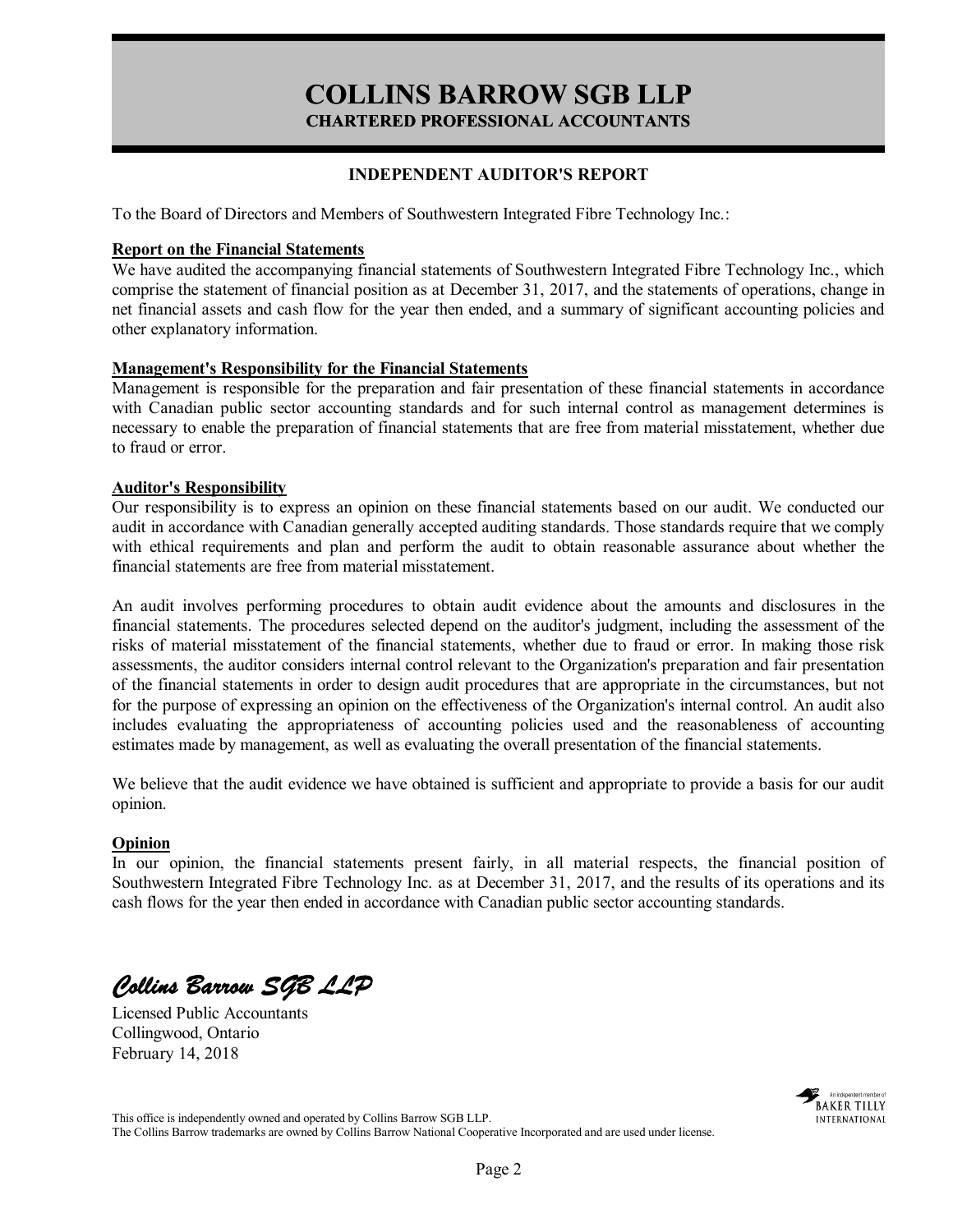# **SOUTHWESTERN INTEGRATED FIBRE TECHNOLOGY INC. STATEMENT OF FINANCIAL POSITION AS AT DECEMBER 31,2017**

|                                                                                                                                                                                                                | 2017<br><b>ACTUAL</b><br>\$                                        | 2016<br><b>ACTUAL</b><br>\$                       |
|----------------------------------------------------------------------------------------------------------------------------------------------------------------------------------------------------------------|--------------------------------------------------------------------|---------------------------------------------------|
| <b>FINANCIAL ASSETS</b>                                                                                                                                                                                        |                                                                    |                                                   |
| Cash in Bank<br><b>Accounts Receivable from Members</b><br>Due from the Western Ontario Wardens' Caucus<br><b>Accounts Receivable Other</b><br><b>HST Recoverable</b><br>Government Grants Receivable (Note 6) | 4,359,420<br>600,000<br>$\Omega$<br>10,730<br>208,033<br>1,112,754 | 0<br>2,560,811<br>58,909<br>0<br>6,738<br>168,000 |
| <b>TOTAL FINANCIAL ASSETS</b>                                                                                                                                                                                  | 6,290,937                                                          | 2,794,458                                         |
| <b>LIABILITIES</b><br>Accounts Payable and Accruals                                                                                                                                                            | 356,217                                                            | 161,491                                           |
| <b>NET FINANCIAL ASSETS</b>                                                                                                                                                                                    | 5,934,720                                                          | 2,632,967                                         |
| Net Financial Assets and Accumulated Surplus<br>(Note 3)                                                                                                                                                       | 5,934,720                                                          | 2,632,967                                         |
| Chair<br>Approved<br>March 3, 2018<br>Date                                                                                                                                                                     |                                                                    |                                                   |

The accompanying notes and schedules are an integral part of this financial statement.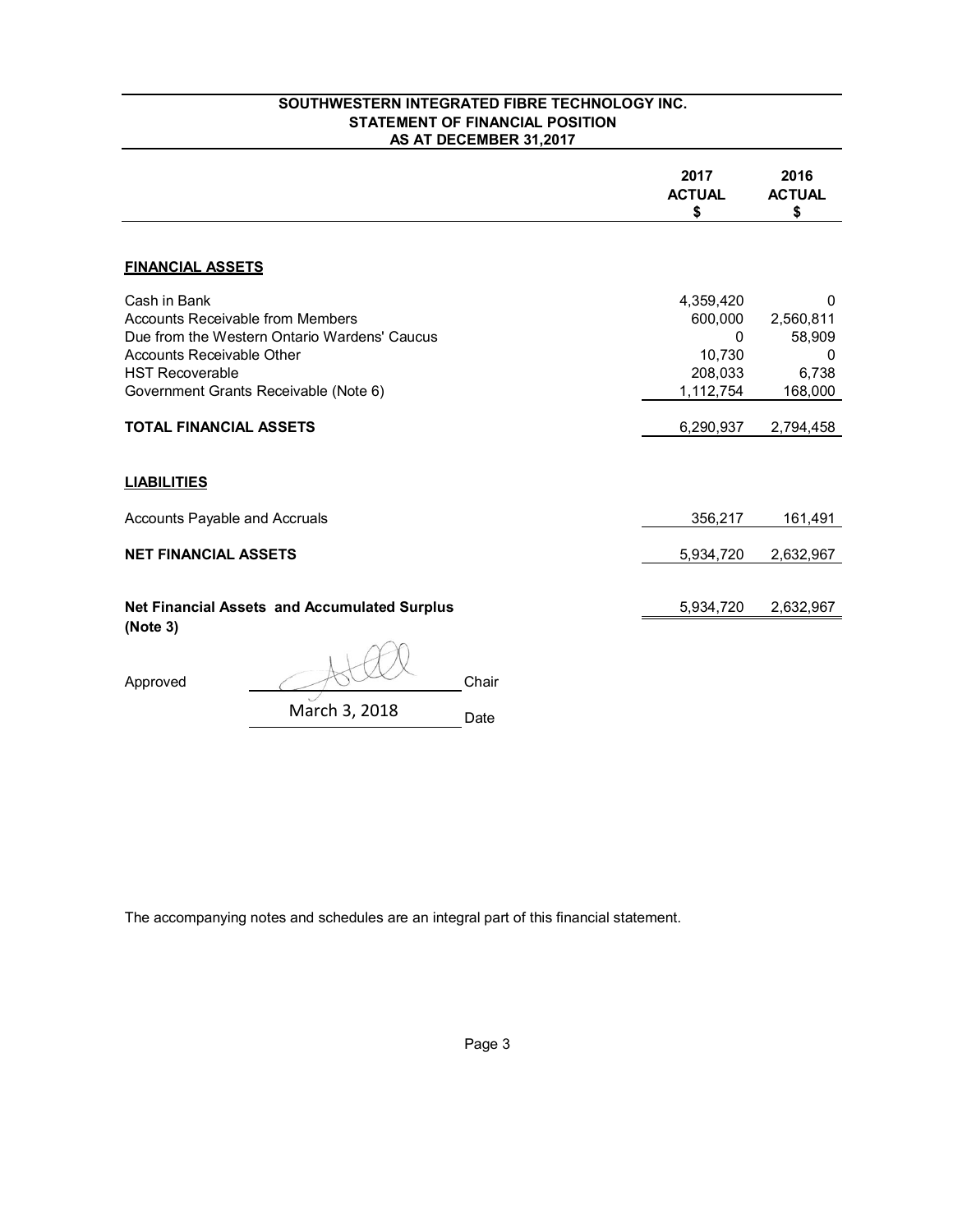# **SOUTHWESTERN INTEGRATED FIBRE TECHNOLOGY INC. STATEMENT OF OPERATIONS FOR THE YEAR ENDED DECEMBER 31, 2017**

|                                                                                                                                            | 2017<br><b>BUDGET</b><br>\$                                                                   | 2017<br><b>ACTUAL</b><br>\$                                                                    | 2016<br><b>ACTUAL</b><br>\$                                                    |
|--------------------------------------------------------------------------------------------------------------------------------------------|-----------------------------------------------------------------------------------------------|------------------------------------------------------------------------------------------------|--------------------------------------------------------------------------------|
|                                                                                                                                            | (Note 7)                                                                                      |                                                                                                |                                                                                |
| <b>REVENUE</b>                                                                                                                             |                                                                                               |                                                                                                |                                                                                |
| Contributions from Members (Note 5)<br>Government Grants (Note 6)<br>Memberships<br>Interest<br><b>Other Revenue</b>                       | 5,970,000<br>0<br>50.000<br>20,000<br>0                                                       | 5,001,119<br>944,754<br>34,450<br>32,287<br>721                                                | 2,975,811<br>168,000<br>0<br>0<br>$\mathbf 0$                                  |
|                                                                                                                                            | 6,040,000                                                                                     | 6,013,331                                                                                      | 3,143,811                                                                      |
| <b>EXPENSES (Note 4)</b>                                                                                                                   |                                                                                               |                                                                                                |                                                                                |
| Consulting<br>Insurance<br>Marketing<br><b>Miscellaneous</b><br>Office Expense<br><b>Professional Fees</b><br>Salaries and Wages<br>Travel | 1,440,975<br>1,857<br>20,000<br>9,287<br>30,256<br>387,500<br>479,200<br>166,500<br>2,535,575 | 1,485,428<br>20,967<br>15,577<br>25,115<br>15,429<br>540,886<br>565,042<br>43,134<br>2,711,578 | 308,173<br>0<br>5,306<br>6,525<br>204<br>27,658<br>65,441<br>25,840<br>439,147 |
| <b>ANNUAL SURPLUS</b>                                                                                                                      | 3,504,425                                                                                     | 3,301,753                                                                                      | 2,704,664                                                                      |
| ACCUMULATED SURPLUS/(DEFICIT), beginning of the year                                                                                       | 2,632,967                                                                                     | 2,632,967                                                                                      | (71, 697)                                                                      |
| ACCUMULATED SURPLUS, end of the year (Note 3)                                                                                              | 6,137,392                                                                                     | 5,934,720                                                                                      | 2,632,967                                                                      |

The accompanying notes and schedules are an integral part of this financial statement.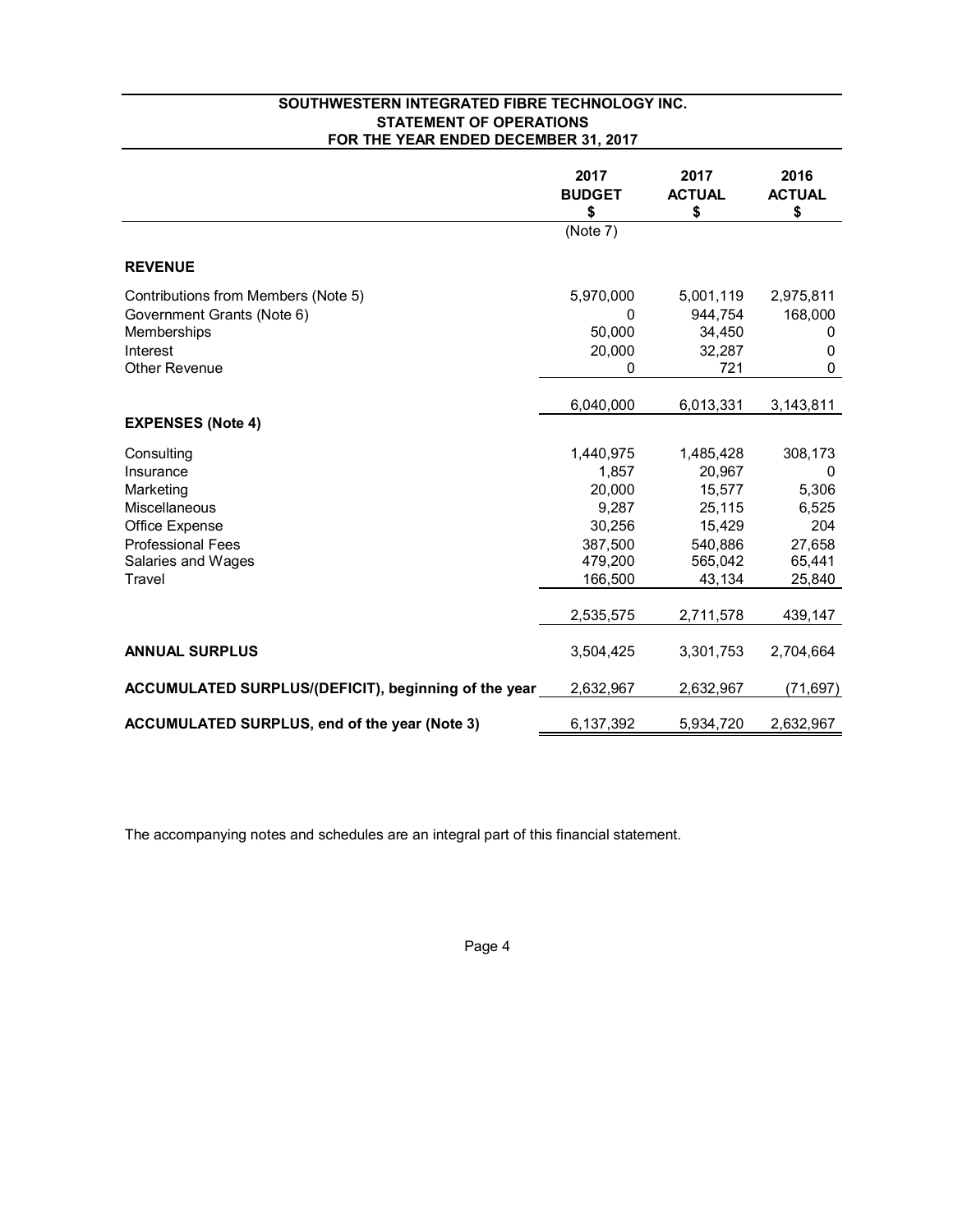## **SOUTHWESTERN INTEGRATED FIBRE TECHNOLOGY INC. STATEMENT OF CHANGE IN NET FINANCIAL ASSETS FOR THE YEAR ENDED DECEMBER 31, 2017**

|                                                        | 2017<br><b>BUDGET</b> | 2017<br><b>ACTUAL</b> | 2016<br><b>ACTUAL</b> |
|--------------------------------------------------------|-----------------------|-----------------------|-----------------------|
|                                                        | (Note 7)              |                       |                       |
| <b>ANNUAL SURPLUS</b>                                  | 3,504,425             | 3,301,753             | 2,704,664             |
| Change in Net Financial Assets                         | 3,504,425             | 3,301,753             | 2,704,664             |
| NET FINANCIAL ASSETS (Net Debt), beginning of the year | 2,632,967             | 2,632,967             | (71,697)              |
| NET FINANCIAL ASSETS, end of the year                  | 6,137,392             | 5,934,720             | 2,632,967             |

The accompanying notes and schedules are an integral part of this financial statement.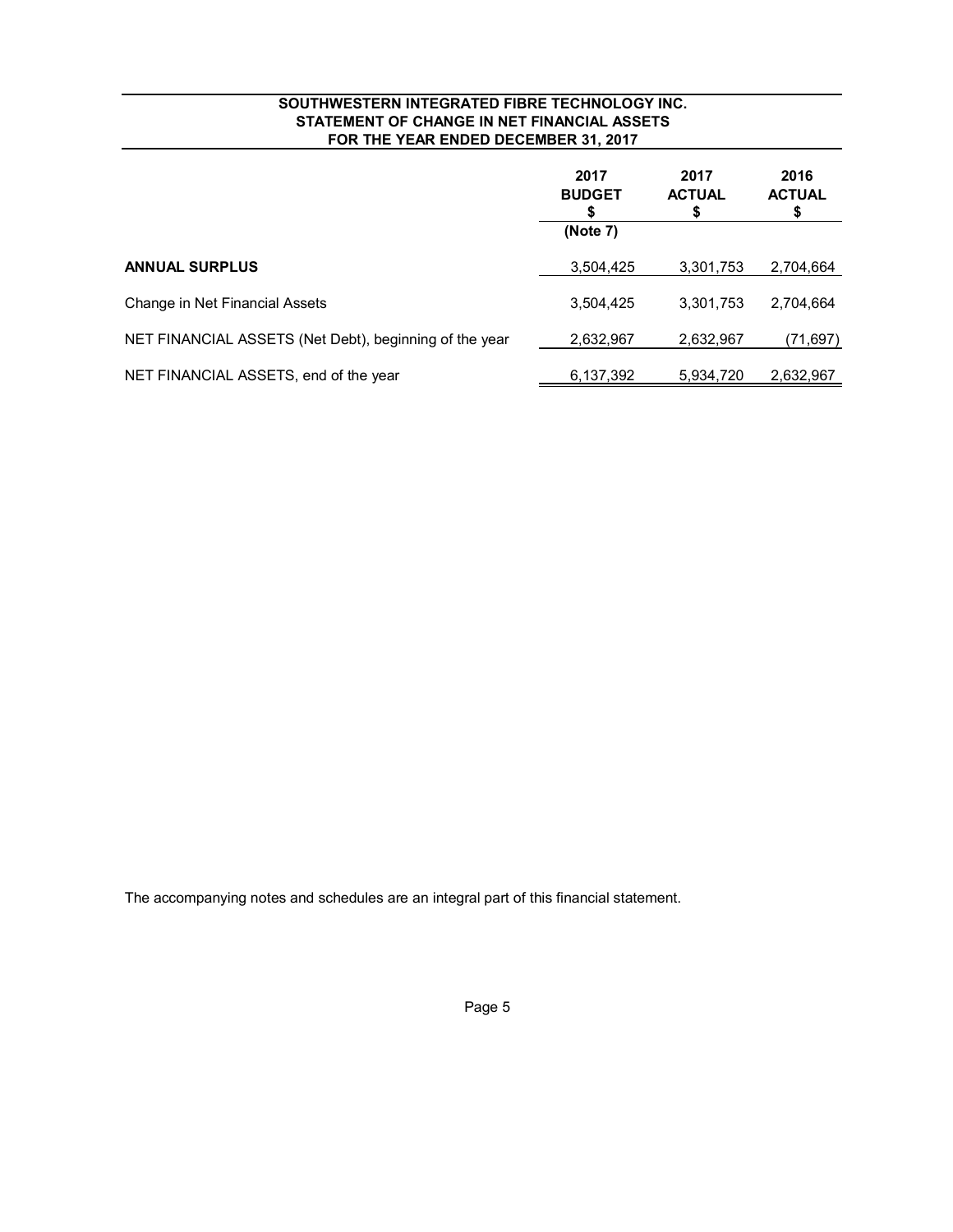# **SOUTHWESTERN INTEGRATED FIBRE TECHNOLOGY INC. STATEMENT OF CASH FLOW FOR THE YEAR ENDED DECEMBER 31, 2017**

|                                              | 2017<br><b>ACTUAL</b><br>\$ | 2016<br><b>ACTUAL</b><br>\$ |
|----------------------------------------------|-----------------------------|-----------------------------|
|                                              |                             |                             |
| Cash flows from (for):                       |                             |                             |
| <b>OPERATING TRANSACTIONS</b>                |                             |                             |
| <b>Annual Surplus</b>                        | 3,301,753                   | 2,704,664                   |
| Changes in:                                  |                             |                             |
| Accounts Receivable from Members             | 1,960,811                   | (2,560,811)                 |
| Due from the Western Ontario Wardens' Caucus | 58,909                      | 0                           |
| Accounts Receivable Other                    | (10, 730)                   | 0                           |
| <b>HST Recoverable</b>                       | (201, 295)                  | (6,738)                     |
| Government Grants Receivable                 | (944, 754)                  | (168,000)                   |
| Accounts Payable and Accruals                | 194,726                     | 161,491                     |
| Net change in cash from operations           | 4,359,420                   | 130,606                     |
| <b>Financing Activities</b>                  |                             |                             |
| Due To Western Ontario Wardens' Caucus       | 0                           | (130, 606)                  |
| <b>Net Change in Cash Position</b>           | 4,359,420                   | 0                           |
| CASH, beginning of the year                  | $\mathbf 0$                 | 0                           |
| CASH, end of the year                        | 4,359,420                   | 0                           |

The accompanying notes and schedules are an integral part of this financial statement.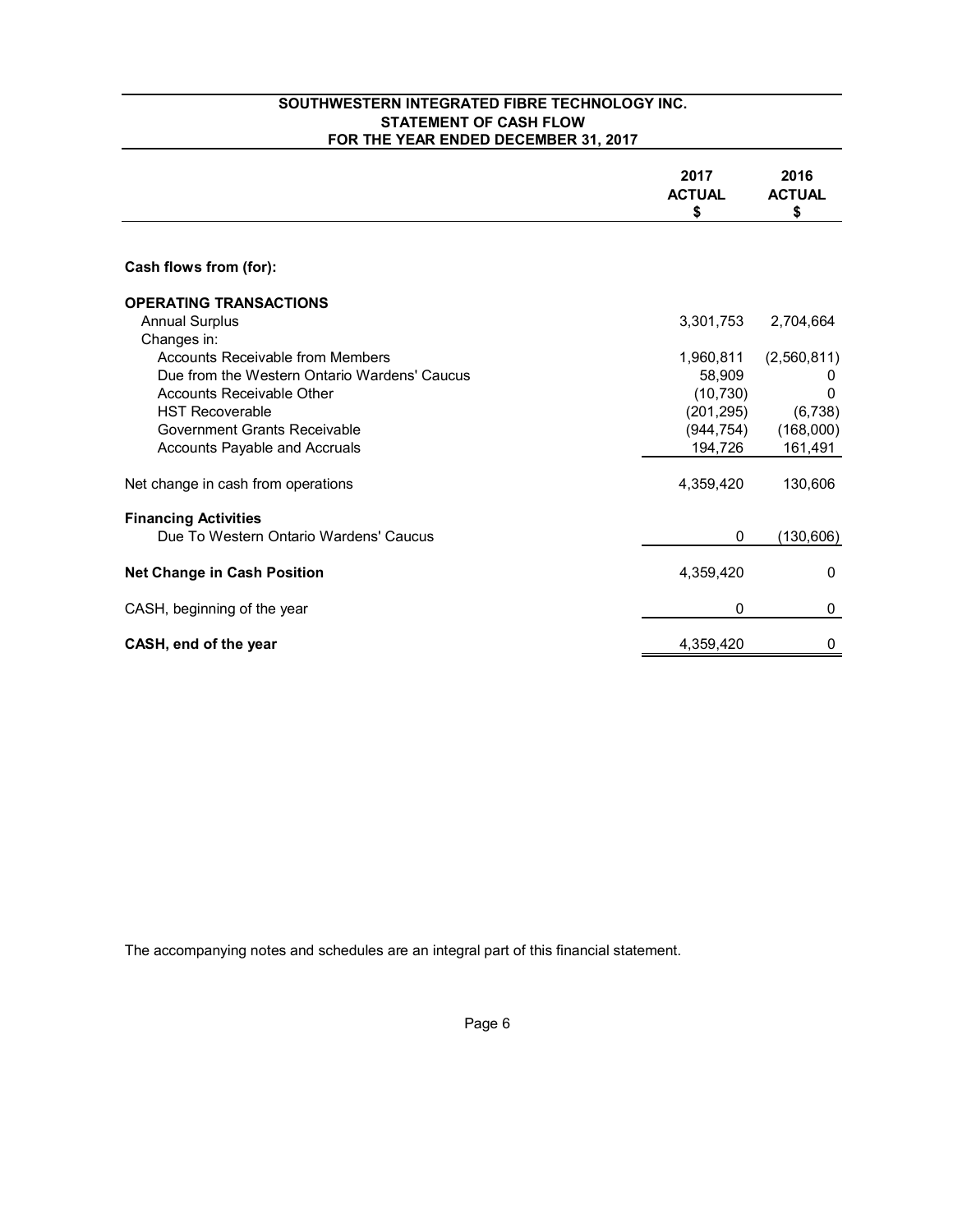### **SOUTHWESTERN INTEGRATED FIBRE TECHNOLOGY INC. NOTES TO THE FINANCIAL STATEMENTS FOR THE YEAR ENDED DECEMBER 31, 2017**

#### **Nature of Operations**

Southwestern Integrated Fibre Technology Inc. ("the Organization") is a government not-for-profit organization incorporated without share capital under the Canada Not-for-profit Corporations Act on October 19,2015. The corporation was formed by the Western Ontario Wardens' Caucus (WOWC) on behalf of WOWC, Region of Waterloo, Region of Niagara , Town of Caledon and the separated cities in the project area. Members Include municipalities, first nations, schools, health care providers and community networks. The purpose of the Organization is to bring high speed broadband internet to the South Western Ontario Region.

### **1.Summary of Significant Accounting Policies**

These financial statements have been prepared in accordance with the standards in the Chartered Professional Accountants Canada Public Sector Accounting (PSA) Handbook. Significant aspects of the accounting policies are as follows:

(a) Reporting Entity

'These financial statements reflect the assets, liabilities, revenues and expenses and accumulated surplus of Southwestern Integrated Fibre Technology Inc.

(b) Recognition of revenue and expenses

Revenues and expenses are reported on the accrual basis of accounting. The accrual basis of 'accounting recognizes revenues in the period in which the transactions or events occurred that 'give rise to the revenue; expenses are recognized in the period the good or services are acquired and a legal liability is incurred or transfers are due.

'Contribution from members are recorded as revenue at the time invoices are issued and contributions 'become collectible.

'Government grants are recognized in the financial statements as revenues in the period in which the events giving rise to the transfer occur, providing the transfers are authorized, any eligibility criteria have 'been met and reasonable estimates of the amounts can be made. Conditional government 'grants are recognized when monies are receivable. Grants are recognized as deferred revenue when 'grant stipulations give rise to a liability. Grant revenue is recognized in the statement of operations as the stipulation liabilities are settled.

(c) Cash and Cash Equivalents

'Cash and cash equivalents include all cash balances and short-term, highly liquid financial instruments with a maturity of three months or less from the date of acquisition.

(d) Use of estimates

'The preparation of the financial statements in conformity with Canadian public sector accounting standards requires management to make estimates and assumptions that affect the reported 'amounts of assets and liabilities and disclosure of contingent assets and liabilities at the date of 'the financial statements and the reported amounts of revenues and expenses during the year. Actual results could differ from those estimates.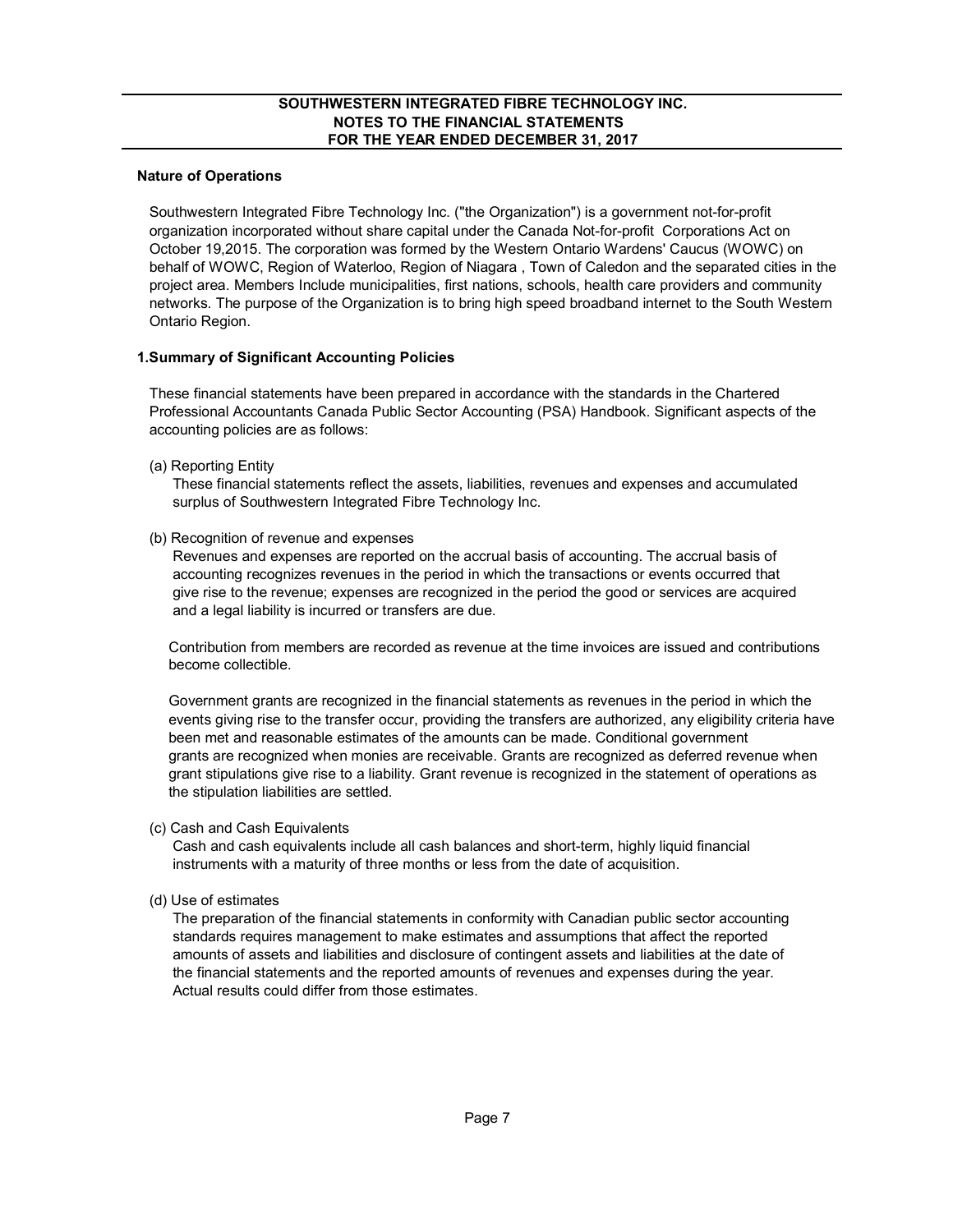#### **SOUTHWESTERN INTEGRATED FIBRE TECHNOLOGY INC. NOTES TO THE FINANCIAL STATEMENTS FOR THE YEAR ENDED DECEMBER 31, 2017**

#### **1.Summary of Significant Accounting Policies (continued)**

- (e) Tangible capital assets
	- (i) Network Infrastructure

The Organization retains ownership of 51 % of the funded network assets of the network construction project; however, all repairs and maintenance and upgrade costs are the responsibility of the service providers contracted to provide the network infrastructure. Since the Organization does not retain operational control over the network infrastructure, they have not been recorded as tangible capital assets but have been reported as an expense on the statement of operations.

(ii) Other

The Organization does not have any other tangible capital assets.

#### **2.Contingencies**

The year following delivery of broadband services to users and generating positive net revenues, a portion of those revenues for each fiscal year will be allocated to repay the refundable portion of the contributions made by members. Refundable portions are defined in member agreements and range from 49% to 71% of the amount contributed. As of December 31, 2017 \$17,018,735 has been pledged by members. Of the \$8,744,930 invoiced, \$4,319,934 is refundable when positive net revenues are earned. Repayment of the refundable portion will be made to members based on their proportion of all member contributions. Members have the option to waive repayment at the time it becomes eligible and to require the Organization to reinvest the funds into the high speed broadband internet network infrastructure.

#### **3. Accumulated Surplus (Deficit)**

Accumulated surplus consists of sustainability funding that the Organization received as part of agreements with members to fund operating expenses after October 19,2015.

### **4. Related Party Transactions**

Included in expenses is \$227,463 (2016 - \$56,889) paid to The Corporation of the County of Grey for wage and benefit costs incurred to administer the Organization.

Also included in expenses is \$332,798 (2016 - \$8,460) paid to The Corporation of the County of Lambton for wages and benefit costs incurred to administer the Organization.

#### **5. Contributions from Members**

Members have agreed to contribute \$17,018,735 over the period beginning in fiscal year 2016 and ending December 31,2019. As of December 31,2017 \$8,744,930 (2016 - \$2,975,811) was billed and recognized as revenue. The remaining revenue will be recognized as billed in future periods.